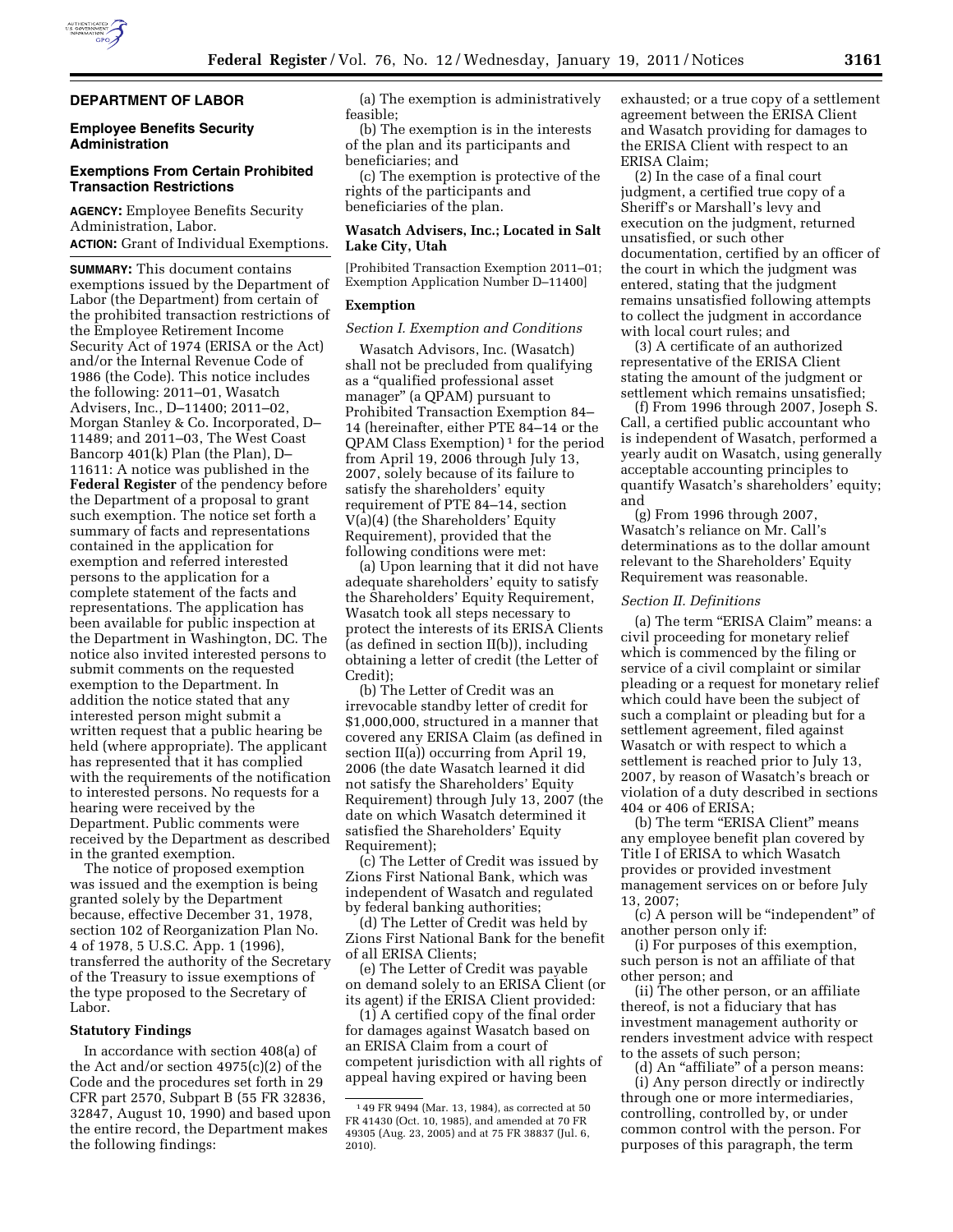"control" means the power to exercise a controlling influence over the management or policies of a person other than an individual;

(ii) Any officer, director, employee or relative (as defined in section 3(15) of the Act) of any such other person or any partner in any such person; and

(iii) Any corporation or partnership of which such person is an officer, director or employee or in which such person is a partner.

For a more complete statement of the facts and representations supporting the Department's decision to grant this exemption, refer to the Notice of Proposed Exemption published in the **Federal Register** on September 16, 2010 at 75 FR 56569.

## **FOR FURTHER INFORMATION CONTACT:**

Chris Motta of the Department, telephone (202) 693–8540. (This is not a toll-free number.)

# **Morgan Stanley & Co. Incorporated Located in New York, New York**

[Prohibited Transaction Exemption 2011–02; Exemption Application No. D–11489]

# **Exemption**

*Section I. Transactions Involving Plans Described in Both Title I and Title II of ERISA* 

The restrictions of section  $406(a)(1)(A)$  through (D) and section 406(b) of ERISA, and the sanctions resulting from the application of sections 4975(a) and (b) of the Code, by reason of section 4975(c)(1) of the Code, shall not apply, effective February 1, 2008, to the following transactions, if the conditions set forth in Section III have been met: 2

(a) The sale or exchange of an "Auction Rate Security" (as defined in Section IV (b)) by a "Plan" (as defined in Section IV(h)) to the "Sponsor" (as defined in Section IV (g)) of such Plan; or

(b) A lending of money or other extension of credit to a Plan in connection with the holding of an Auction Rate Security by the Plan, from (1) Morgan Stanley & Co. Incorporated or an ''Affiliate'' (Morgan Stanley); (2) an ''Introducing Broker'' (as defined in Section IV (f)); or (3) a "Clearing Broker" (as defined in Section IV (d))—where the loan is (i) repaid in accordance with its terms, and (ii) guaranteed by the Plan Sponsor.

# *II. Transactions Involving Plans Described in Title II of ERISA Only*

The sanctions resulting from the application of section 4975(a) and (b) of the Code, by reason of section 4975(c)(1) of the Code, shall not apply, effective February 1, 2008, to the following transactions, if the conditions set forth in Section III have been met:

(a) The sale or exchange of an Auction Rate Security by a "Title II-Only Plan" (as defined in Section IV(i)) to the ''Beneficial Owner'' (as defined in Section IV(c)) of such Plan; or

(b) A lending of money or other extension of credit to a Title II-Only Plan in connection with the holding of an Auction Rate Security by the Title II-Only Plan, from (1) Morgan Stanley; (2) an Introducing Broker; or (3) a Clearing Broker—where the loan is (i) repaid in accordance with its terms, and (ii) guaranteed by the Beneficial Owner.

# *III. Conditions*

(a) Morgan Stanley acted as a broker or dealer, non-bank custodian, or fiduciary in connection with the acquisition or holding of the Auction Rate Security that is the subject of the transaction;

(b) For transactions involving a Plan (including a Title II-Only Plan) not sponsored by Morgan Stanley for its own employees, the decision to enter into the transaction is made by a Plan fiduciary who is "Independent" (as defined in Section IV(e)) of Morgan Stanley. Notwithstanding the foregoing, an employee of Morgan Stanley who is the Beneficial Owner of a Title II-Only Plan may direct such Plan to engage in a transaction described in Section II, if all of the other conditions of this Section III have been met;

(c) The last auction for the Auction Rate Security was unsuccessful;

(d) The Plan does not waive any rights or claims in connection with the loan or sale as a condition of engaging in the above described transaction;

(e) The Plan does not pay any fees or commissions in connection with the transaction;

(f) The transaction is not part of an arrangement, agreement, or understanding designed to benefit a party in interest or disqualified person;

(g) With respect to any sale described in Section I(a) or Section II(a):

(1) The sale is for no consideration other than cash payment against prompt delivery of the Auction Rate Security; and

(2) For purposes of the sale, the Auction Rate Security is valued at par, plus any accrued but unpaid interest; 3

(h) With respect to an in-kind exchange described in Section (I)(a) or Section II(a), the exchange involves the transfer by a Plan of an Auction Rate Security in return for a ''Delivered Security,'' as such term is defined in Section IV(j), where:

(1) The exchange is unconditional;

(2) For purposes of the exchange, the Auction Rate Security is valued at par, plus any accrued but unpaid interest;

(3) The Delivered Security is valued at fair market value, as determined at the time of the in-kind exchange by a third party pricing service or other objective source;

(4) The Delivered Security is appropriate for the Plan and is a security that the Plan is otherwise permitted to hold under applicable law; 4

(5) The total value of the Auction Rate Security (*i.e.,* par, plus any accrued but unpaid interest) is equal to the fair market value of the Delivered Security;

(i) With respect to a loan described in Section I(b) or II(b):

(1) The loan is documented in a written agreement containing all of the material terms of the loan, including the consequences of default;

(2) The Plan does not pay an interest rate that exceeds one of the following three rates as of the commencement of the loan:

(A) The coupon rate for the Auction Rate Security;

4The Department notes that ERISA's general standards of fiduciary conduct would also apply to the transactions described herein. In this regard, section 404 requires, among other things, that a fiduciary discharge his duties respecting a plan solely in the interest of the plan's participants and beneficiaries and in a prudent manner. Accordingly, a plan fiduciary must act prudently with respect to, among other things: (1) The decision to exchange an Auction Rate Security for a Delivered Security; and (2) the negotiation of the terms of such exchange (or a cash sale or loan described above), including the pricing of such securities. The Department further emphasizes that it expects plan fiduciaries, prior to entering into any of the transactions, to fully understand the risks associated with these types of transactions, following disclosure by Morgan Stanley of all the relevant information.

<sup>2</sup>For purposes of this exemption, references to section 406 of ERISA should be read to refer also to the corresponding provisions of section 4975 of the Code.

<sup>&</sup>lt;sup>3</sup>The Department notes that this exemption does not address tax issues. The Department has been informed by the Internal Revenue Service and the Department of the Treasury that they are considering providing limited relief from the requirements of sections 72(t)(4), 401(a)(9), and 4974 of the Code with respect to retirement plans that hold Auction Rate Securities. The Department has also been informed by the Internal Revenue Service that if Auction Rate Securities are purchased from a Plan in a transaction described in Sections I and II at a price that exceeds the fair market value of those securities, then the excess value would be treated as a contribution for purposes of applying applicable contribution and deduction limits under sections 219, 404, 408, and 415 of the Code.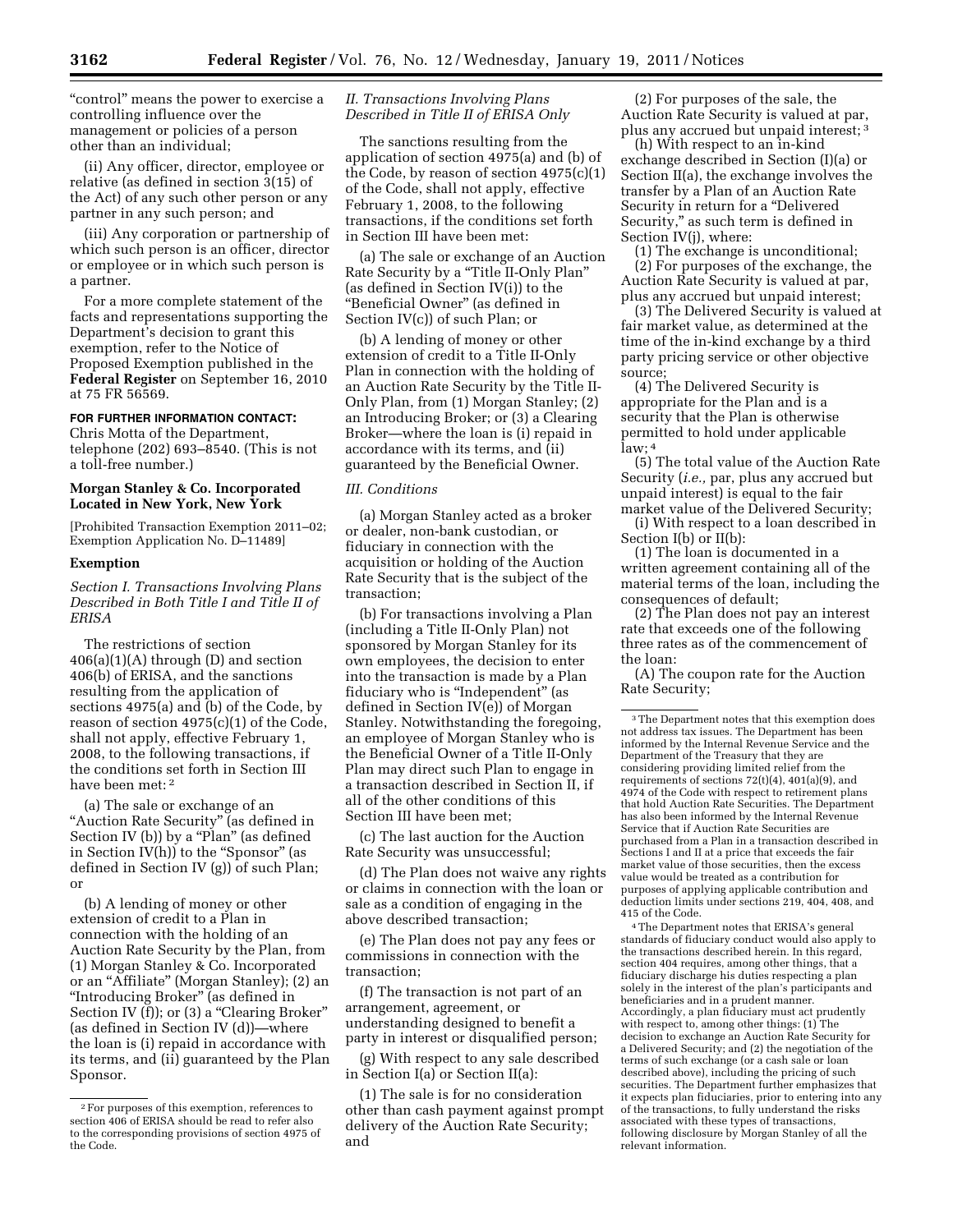(B) The Federal Funds Rate; or

(C) The Prime Rate;

(3) The loan is unsecured; and

(4) The amount of the loan is not more than the total par value of the Auction Rate Securities held by the Plan.

(j) Morgan Stanley maintains, or causes to be maintained, for a period of at least six (6) years from the date of a covered transaction, such records as are necessary to enable the persons described in paragraph (k), below, to determine whether the conditions of this exemption, if granted, have been met, except that—

(1) No party in interest with respect to a Plan that engages in a covered transaction, other than Morgan Stanley shall be subject to a civil penalty under section 502(i) of ERISA or the taxes imposed by section 4975(a) and (b) of the Code, if such records are not maintained, or are not available for examination, as required, below, by paragraph (k); and

(2) A separate prohibited transaction shall not be considered to have occurred solely because, due to circumstances beyond the control of Morgan Stanley, such records are lost or destroyed prior to the end of the six-year period; and

(k)(1) Except as provided in subparagraph (2), below, and notwithstanding any provisions of subsections (a)(2) and (b) of section 504 of ERISA, the records referred to in paragraph (j), above, are unconditionally available at their customary location for examination during normal business hours by—

(A) Any duly authorized employee or representative of the Department, the Internal Revenue Service, or the U.S. Securities and Exchange Commission;

(B) The fiduciary of any Plan, including any IRA owner, that engages in a covered transaction, or any duly authorized employee or representative of such fiduciary; or

(C) The employer of participants and beneficiaries and the employee organization whose members are covered by the Plan that engages in a covered transaction, or any authorized employee or representative of these entities;

(2) None of the persons described above in paragraph  $(k)(1)(B)$  or  $(C)$  shall be authorized to examine trade secrets of Morgan Stanley, or commercial or financial information which is privileged or confidential; and

(3) Should Morgan Stanley refuse to disclose information on the basis that such information is exempt from disclosure, Morgan Stanley shall, by the close of the thirtieth (30th) day following the request, provide a written notice advising that person of the

reasons for the refusal and that the Department may request such information.

## *IV. Definitions*

(a) The term "Affiliate" means any person, directly or indirectly, through one or more intermediaries, controlling, controlled by, or under common control with such other person;

(b) The term "Auction Rate Security" or "ARS" means a security:

(1) That is either a debt instrument (generally with a long-term nominal maturity) or preferred stock; and

(2) With an interest rate or dividend that is reset at specific intervals through a Dutch Auction process;

(c) The term ''Beneficial Owner'' means the individual for whose benefit the Title II-Only Plan is established and includes a relative or family trust with respect to such individual;

(d) The term "Clearing Broker" means a member of a securities exchange who acts as a liaison between an investor and a clearing corporation, helps to ensure that a trade is settled appropriately, ensures that the transaction is successfully completed, and is responsible for maintaining the paper work associated with the clearing and execution of a transaction;

(e) The term ''Independent'' means a person who is (1) not Morgan Stanley or an Affiliate, and (2) not a ''relative'' (as defined in ERISA section 3(15)) of the party engaging in the transaction;

(f) The term ''Introducing Broker'' means a registered broker who is able to perform all the functions of a broker, except for the ability to accept money, securities, or property from a customer;

(g) The term ''Sponsor'' means a plan sponsor as described in section 3(16)(B) of ERISA and any Affiliates;

(h) The term "Plan" means any plan described in section 3(3) of ERISA and/ or section 4975(e)(1) of the Code;

(i) The term ''Title II-Only Plan'' means any plan described in section 4975(e)(1) of the Code that is not an employee benefit plan covered by Title I of ERISA;

(j) The term ''Delivered Security'' means a security that is (1) Listed on a national securities exchange (excluding OTC Bulletin Board-eligible securities and Pink Sheets-quoted securities); or (2) A U.S. Treasury obligation; or (3) A fixed income security that has a rating at the time of the exchange that is in one of the two highest generic rating categories from an Independent nationally recognized statistical rating organization (*e.g.,* a highly rated municipal bond or a highly rated corporate bond); or (4) A certificate of deposit insured by the Federal Deposit

Insurance Corporation. Notwithstanding the above, the term "Delivered Security shall not include any Auction Rate Security, or any related Auction Rate Security, including derivatives or securities materially comprised of Auction Rate Securities or any illiquid securities.

For a more complete statement of the facts and representations supporting the Department's decision to grant this exemption, refer to the notice of proposed exemption published on July 2, 1010 at 75 FR 38557. In addition, a notice of technical correction was published on July 12, 2010 at 75 FR 39707.

#### **Written Comments**

The Department received one written comment with respect to the notice of proposed exemption (Proposal). The comment was submitted by the applicant, who requests certain modifications to the exemption language.

Specifically, the applicant requests deletion of the recordkeeping and record access conditions in Section III(j) and (k) of the Proposal. The applicant argues that the Proposal covers transactions that are identical to the those covered in certain individual prohibited transaction exemptions that the Department has previously granted and that these exemptions do not contain any recordkeeping and record access conditions.

In the event, however, that the Department decides to impose the aforementioned conditions, the applicant requests the following modifications. (1) Because the covered transactions are not pursuant to a settlement with the U.S. Securities and Exchange Commission (SEC), the applicant requests deletion of the reference to the SEC in Section  $III(k)(1)(A);$  (2) The applicant objects to permitting access to its records not only by plan fiduciaries but all clients as ''unreasonable, unwarranted and burdensome,'' and requests that Section  $III(k)(1)(B)$  be modified to limit record access to fiduciaries of plans that engage in a covered transaction and then only to their own plan's records; (3) The applicant objects to permitting access to its records not only by plan sponsors but to all plan participants and their representatives as an ''unwarranted burden'' and one that ''makes absolutely no sense in the context of an IRA,'' and requests deletion of the reference to participants and their representatives from Section III(k)(1)(C); (4) The applicant objects to the 30-day deadline for providing a written explanation for any refusal to disclose information that